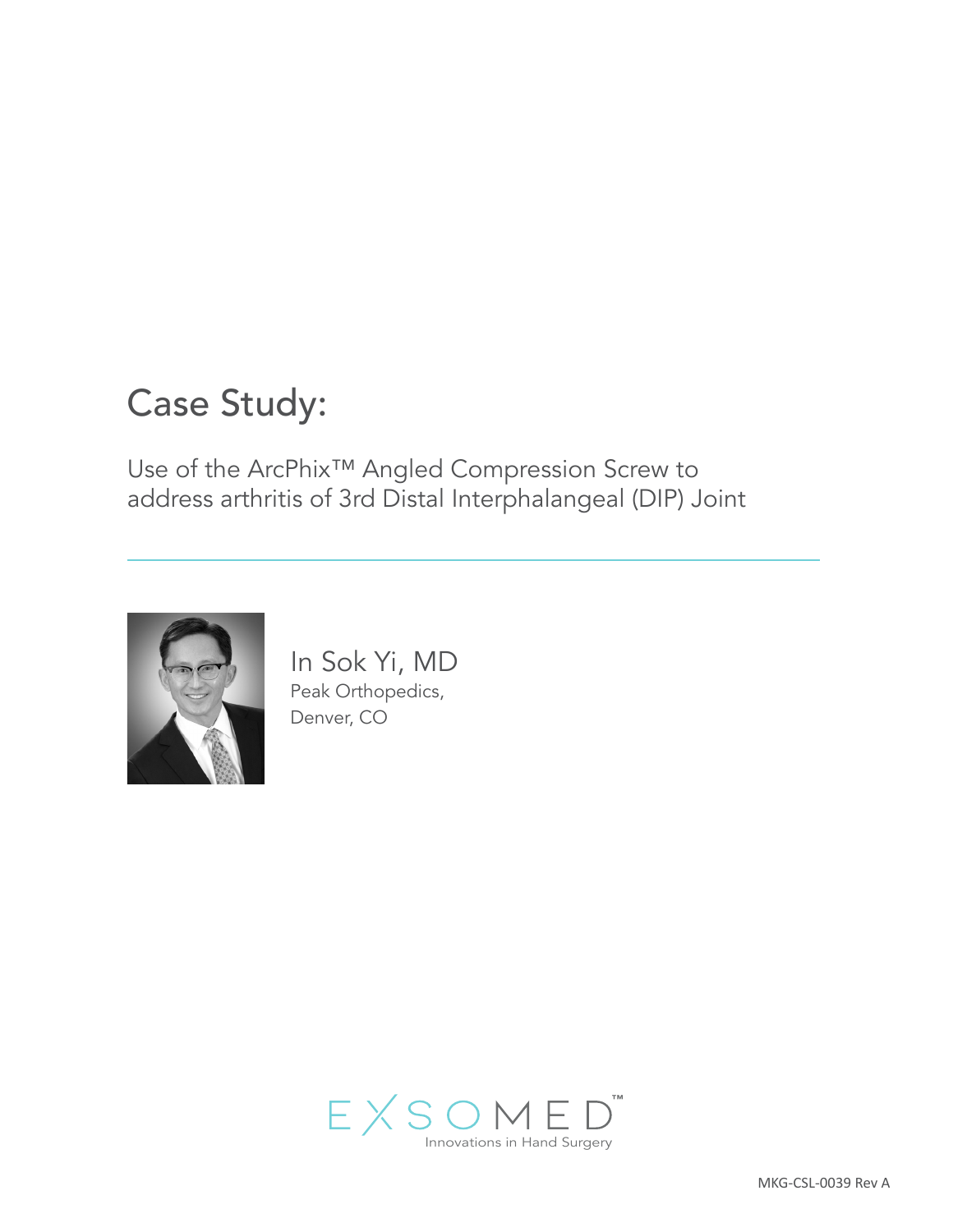

™



# Case Presentation

Patient was a 64-year-old female who suffered from pain in her long finger, DIP joint due to arthritis. Previously, she was treated for a bony mallet fracture on the same finger that resulted in slight extensor lag and when she recently fractured her middle phalanx, her chronic mallet finger was exacerbated due to hyperextension of her proximal interphalangeal (PIP) joint. Dr. Yi allowed his patient to heal non-operatively but the patient returned because she felt pain in her DIP joint and did not like how her finger popped from hyperextension to flexion. Dr. Yi felt that it was an opportune time to fuse the DIP joint to remove the pain and correct the swan neck. A minimally invasive approach that resulted in an angled fusion to eliminate the hyperextension she suffered from her malunion and chronic mallet injury was desired.



### Pre-op Plan

Dr. Yi typically elects to utilize K-wires in a minimally invasive approach but found it challenging to create a functional angled fusion of the DIP joint because the angle would inadvertently straighten to some degree. He decided to proceed with the ArcPhix angled compression screw because the pre-bent design simplifies the construction of a clinically appropriate angle (18°) for functional flexion of the DIP joint and is accompanied by the additional benefits of improved finger dexterity and grip strength for daily activities.

# Operative Findings and Approach

Dr. Yi removed the scar tissue and prepared the bone ends by decorticating them in a manner that allowed for good apposition at the desired angle. He aligned the distal and middle phalanges, in a manner typical for standard IM K-wire fixation, for IM guidewire placement through both the distal and middle phalanges in a retrograde fashion.